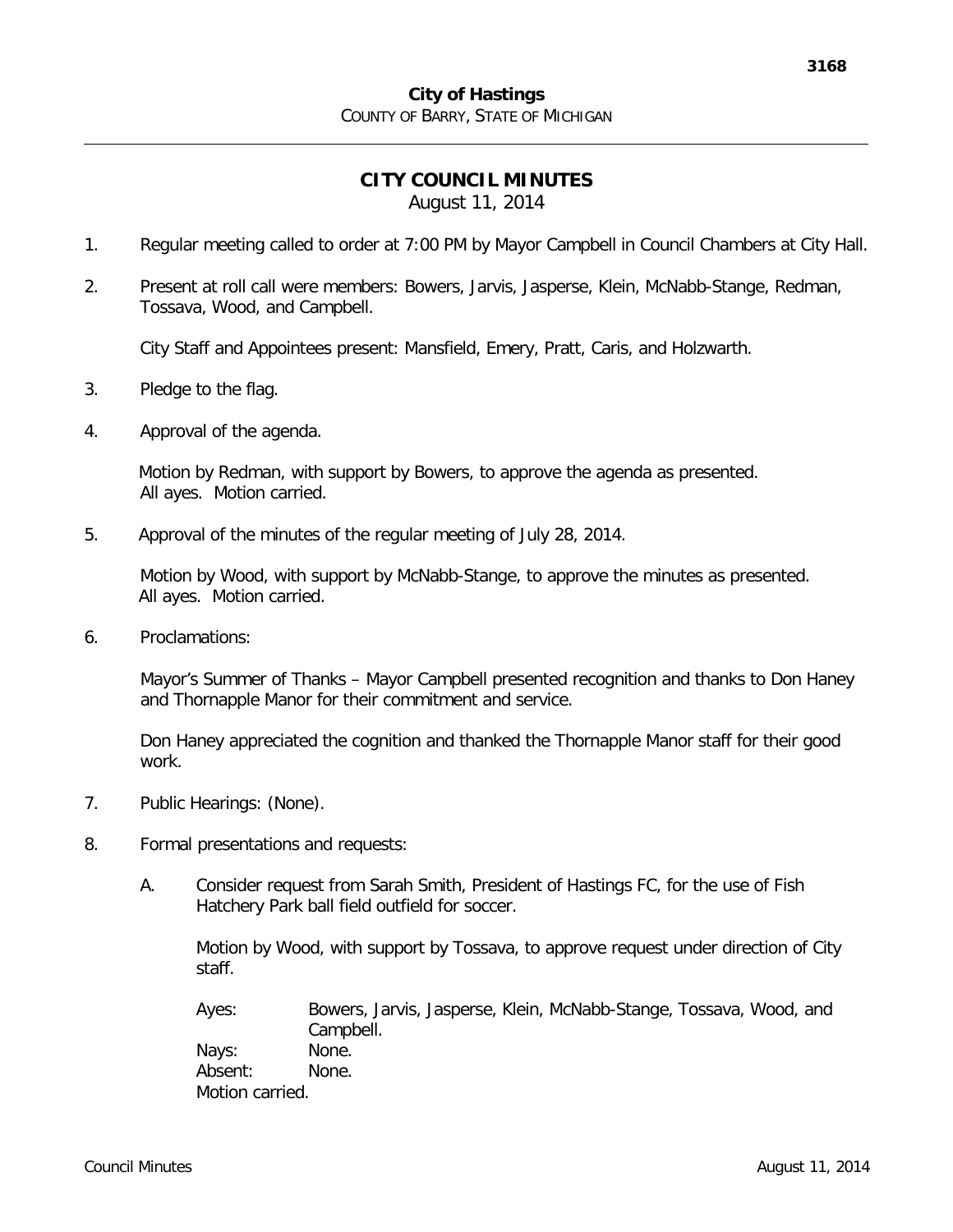- 9. Recommendations from other Boards: (None).
- 10. Ordinances:

First reading of **Ordinance No. 515** regarding amending general standards for site plan review.

Ordinance was read.

- 11. Resolutions: None.
- 12. Appointments: None.
- 13. Bids, Contracts, Agreements, Abandonments, and Sales:
	- A. Consider purchase of a 2015 Ford Taurus for the police department from Signature Ford Lincoln for \$19,435.00 under State pricing contract as recommended by Police Chief Jeff Pratt.

Motion by Redman, with support by Klein, to approve as recommended.

Ayes: Bowers, Jarvis, Jasperse, Klein, McNabb-Stange, Redman, Tossava, Wood, and Campbell. Nays: None. Absent: None. Motion carried.

B. Consider purchase of ten bullet proof vests from CMP Distributors in the amount of \$6,730.00 as recommended by Police Chief Pratt.

Motion by McNabb-Stange, with support by Bowers, to approve as recommended.

Ayes: Bowers, Jarvis, Jasperse, Klein, McNabb-Stange, Redman, Tossava, Wood, and Campbell. Nays: None. Absent: None. Motion carried.

C. Consider award of bid to P.K. Contracting, Inc. for street line painting in the amount of \$20,885.00 as recommended by Director of Public Services Tim Girrbach.

Motion by Bowers, with support by Redman, to award bid as recommended.

Ayes: Bowers, Jarvis, Jasperse, Klein, McNabb-Stange, Redman, Tossava, Wood, and Campbell. Nays: None. Absent: None. Motion carried.

D. Consider approval and authorization for the Mayor and City Clerk to sign a METRO Act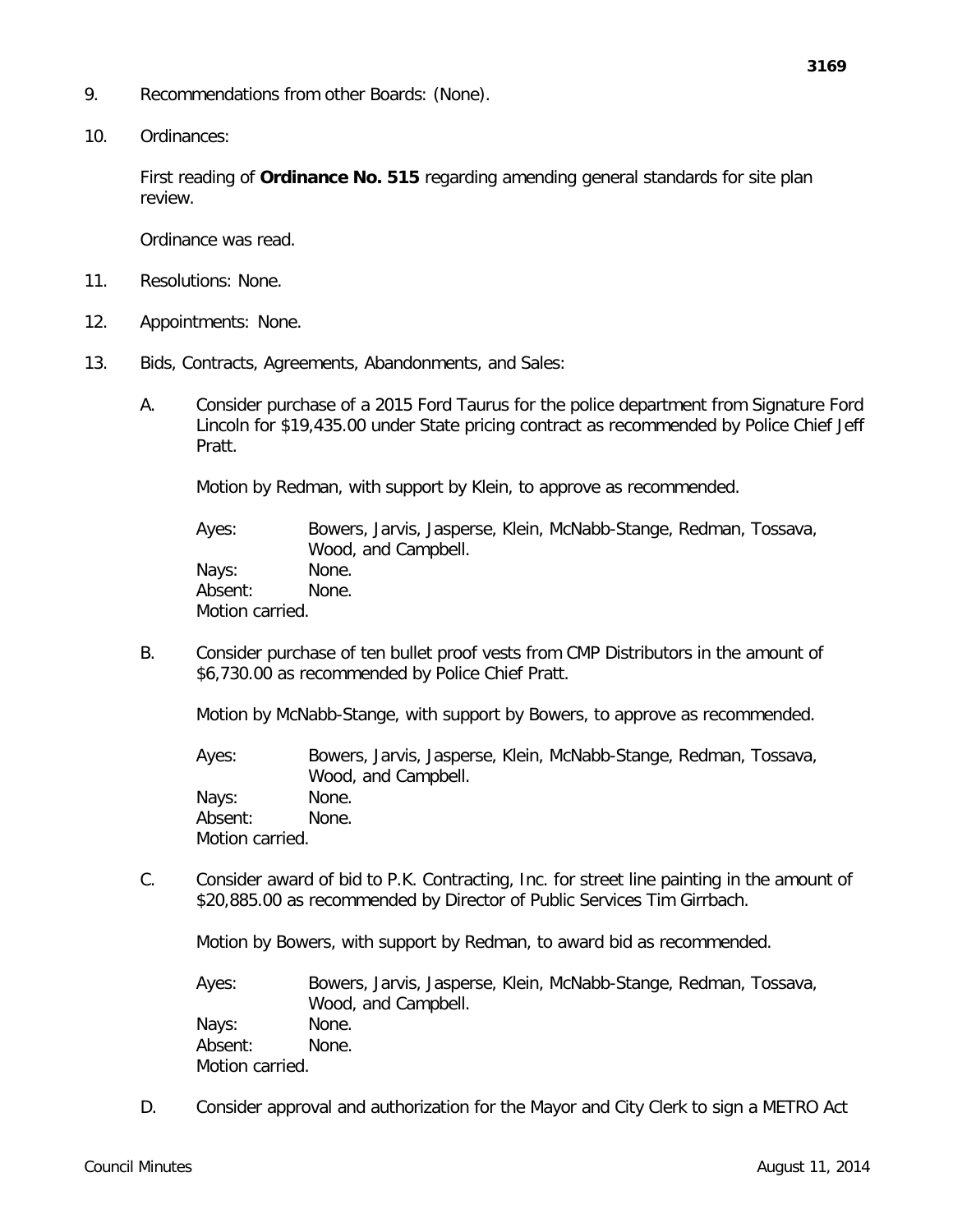Motion by Jarvis, with support by Wood, to approve and authorize the Mayor and Clerk to sign the permit and implement agreement under direction of City staff.

Ayes: Bowers, Jarvis, Jasperse, Klein, McNabb-Stange, Redman, Tossava, Wood, and Campbell. Nays: None. Absent: None. Motion carried.

- 14. Consent items without individual discussion:
	- A. Invoices:

Kent Oil & Propane, Inc. - \$9,537.00 Kent Oil & Propane, Inc. - \$9,140.95

- B. Draft minutes of the Hastings Public Library Board of Directors meeting of July 21. 2014.
- C. Results of the August 5, 2014 Primary Election.
- D. Draft minutes of the Planning Commission meeting of August 4, 2014.
- E. Agenda for the August 12, 2014 Barry County Board of Commissioners meeting.
- F. Agenda for the August 12, 2014 Barry County Board of Commissioners Committee of the Whole Budget Workshop meeting.
- G. Community Outreach Highlights for August 2014.
- H. Minutes of the DDA meeting of June 19, 2014.
- I. Updated events calendar.

Motion by Wood, with support by Redman, to receive and place on file Items 14.A. through 14.I. inclusive.

All Ayes. Motion Carried.

- 15. City Manager's report:
	- A. Director of Public Services Tim Girrbach monthly report.
	- B. Fire Chief Roger Caris monthly report.
	- C. Library Administrator Evelyn Holzwarth monthly report.
	- D. Consider approval of **Traffic Control Order #214** regarding parking in the 500 block of E Grant St as recommended by Police Chief Pratt.

Motion by Bowers, with support by Tossava, to approve as recommended.

Ayes: Bowers, Jarvis, Jasperse, Klein, McNabb-Stange, Redman, Tossava, Wood, and Campbell. Nays: None. Absent: None. Motion carried.

E. Mansfield offered computer training for Council members.